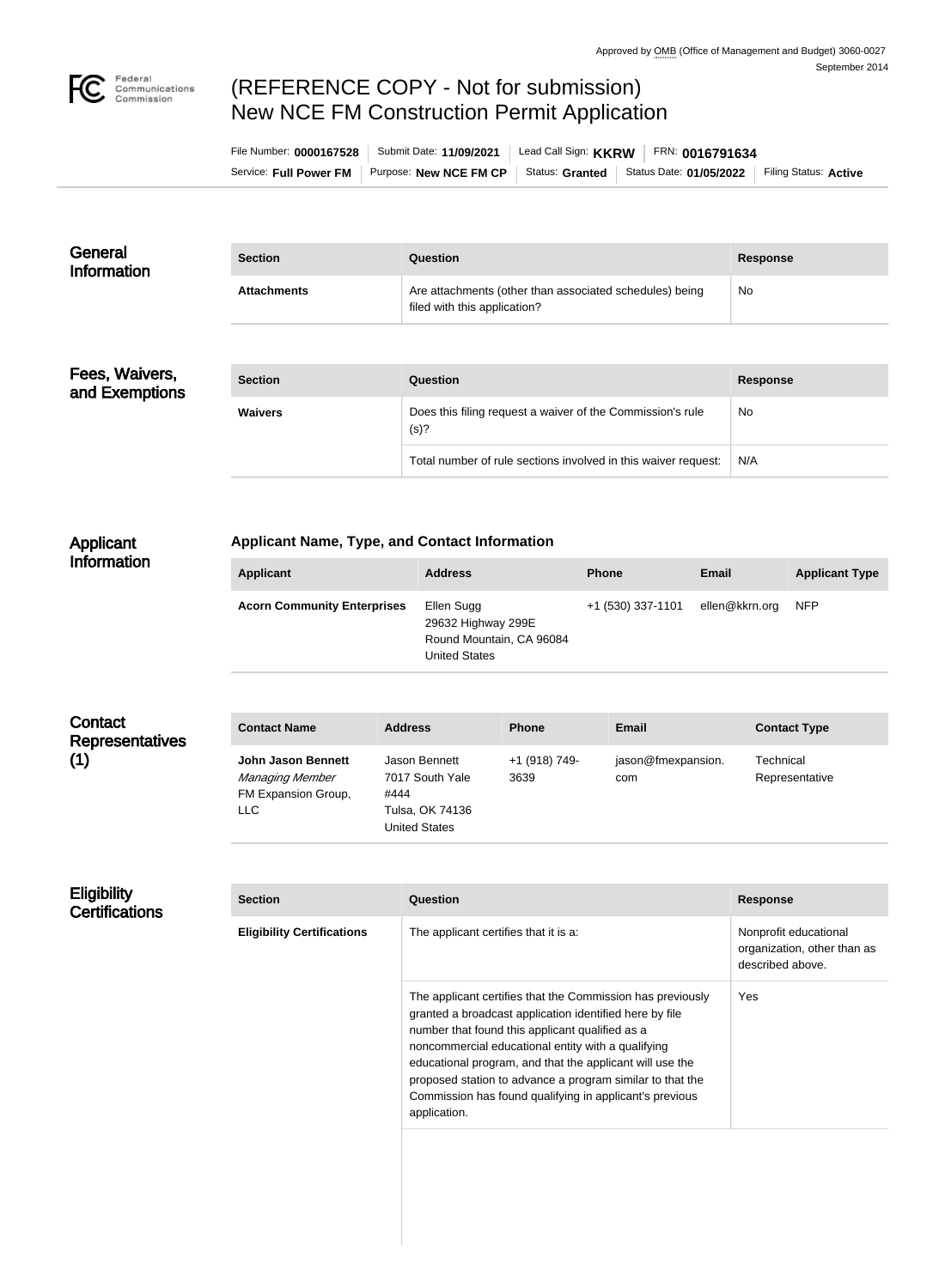The applicant certifies that its governing documents (e.g., articles of incorporation, by-laws, charter, enabling statute, and/or other pertinent organizational document) permit the applicant to advance an educational program and that there is no provision in any of those documents that would restrict the applicant from advancing an educational program or complying with any Commission rule, policy, or provision of the Communications Act of 1934, as amended.

Yes

| Parties to the         |  |
|------------------------|--|
| <b>Application (5)</b> |  |

| <b>Party Name</b>                                | <b>Address</b>                              | <b>Phone</b>            | <b>Email</b>                 | <b>Positional Interest</b>                                                                                                                                           |
|--------------------------------------------------|---------------------------------------------|-------------------------|------------------------------|----------------------------------------------------------------------------------------------------------------------------------------------------------------------|
| <b>James Dowling</b><br>Director                 | PO Box 756<br>Shasta, CA 96087              | +1 (530) 604-<br>0728   | thievingbear@yahoo.com       | <b>Positional Interest:</b><br>Director<br>Citizenship:<br><b>United States</b><br><b>Percentage of Votes:</b><br>20%<br><b>Percentage of Total</b><br>Assets:<br>0% |
| <b>Terri Orwig</b><br>Secretary                  | <b>PO Box 143</b><br>Big Bend, CA 96011     | +1 (530) 337-<br>6982   | icelakes@frontiernet.net     | <b>Positional Interest:</b><br>Director<br>Citizenship:<br><b>Percentage of Votes:</b><br>20%<br><b>Percentage of Total</b><br>Assets:<br>0%                         |
| <b>Roxane Gomez</b><br>Treasurer                 | PO Box 171<br>Montgomery Creek, CA<br>96065 | +1 (530) 238-<br>7474   | rockygomez2388@yahoo.<br>com | <b>Positional Interest:</b><br>Director<br>Citizenship:<br><b>Percentage of Votes:</b><br>20%<br><b>Percentage of Total</b><br>Assets:<br>0%                         |
| <b>Will Pasley</b><br>Board Vice-<br>Chairperson | 2120 Terrace Street<br>Redding, CA 96001    | $+1$ (510) 410-<br>8761 | will.pasley@gmail.com        | <b>Positional Interest:</b><br><b>Director</b><br>Citizenship:<br><b>Percentage of Votes:</b><br>20%<br><b>Percentage of Total</b><br>Assets:<br>0%                  |
| <b>Ellen Sugg</b><br><b>Board Chairperson</b>    | 20388 Hudson St.<br>Burney, CA 96013        | +1 (530) 335-<br>5079   | ellen@kkrn.org               | <b>Positional Interest:</b><br>Director<br>Citizenship:<br><b>Percentage of Votes:</b><br>20%<br><b>Percentage of Total</b><br>Assets:<br>0%                         |
|                                                  |                                             |                         |                              |                                                                                                                                                                      |

Attributable Interest

**Section Question Response**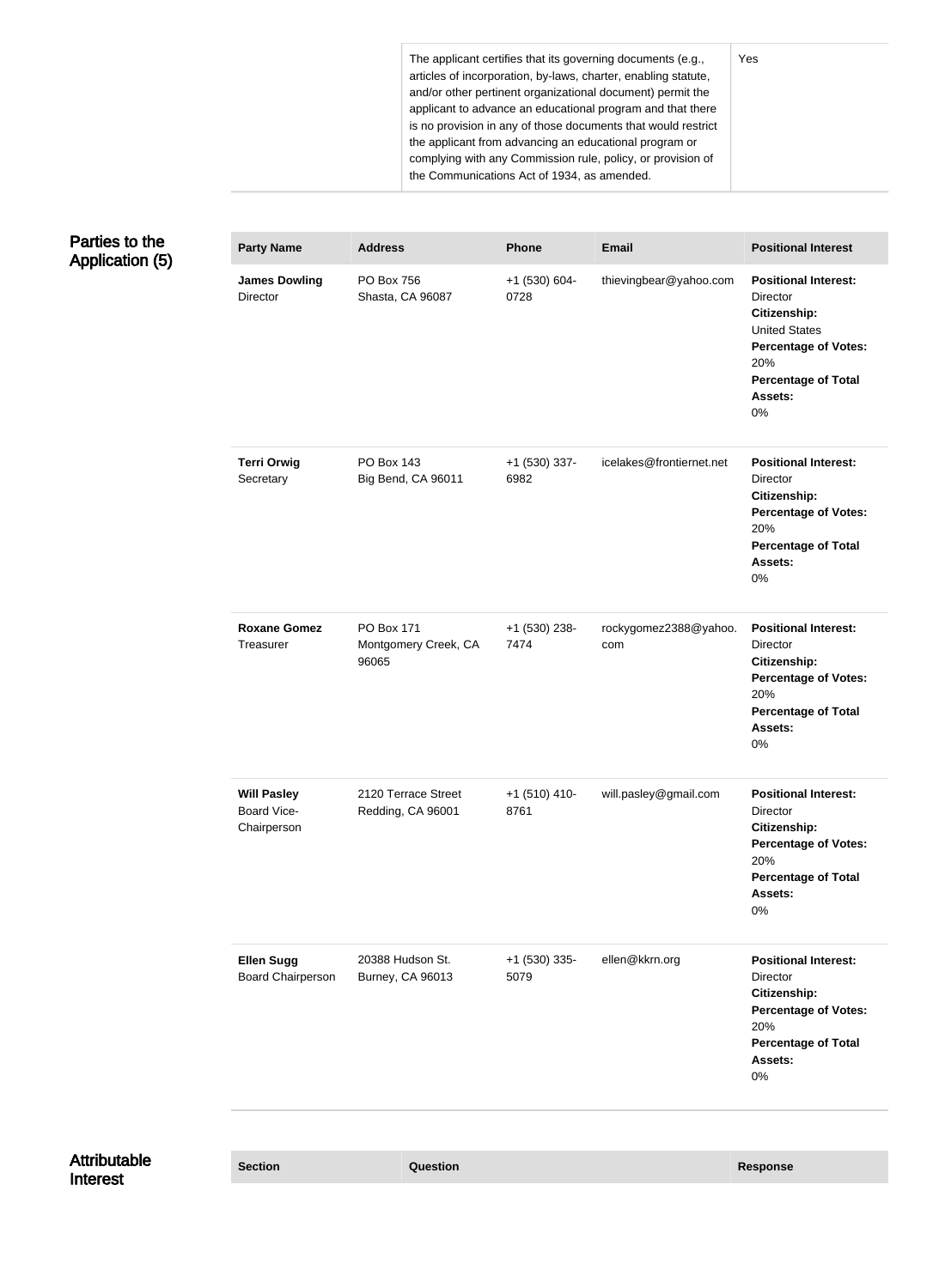| <b>Equity and Financial</b><br><b>Interests</b> | Applicant certifies that equity and financial interests not<br>listed in the Parties to the Application section are non-<br>attributable pursuant to the notes to 47 C.F.R. Section<br>73.3555. | Yes |
|-------------------------------------------------|-------------------------------------------------------------------------------------------------------------------------------------------------------------------------------------------------|-----|
| <b>Other Authorizations</b>                     | Does the applicant or any party to the application have an<br>attributable interest in any other broadcast station(s).                                                                          | Yes |

## Legal **Certifications**

| <b>Section</b>                                      | <b>Question</b>                                                                                                                                                                                                                                                                                                                                                                                                                                                                   | <b>Response</b> |
|-----------------------------------------------------|-----------------------------------------------------------------------------------------------------------------------------------------------------------------------------------------------------------------------------------------------------------------------------------------------------------------------------------------------------------------------------------------------------------------------------------------------------------------------------------|-----------------|
| <b>Character Issues</b>                             | Applicant certifies that neither the applicant nor any party to<br>the application has or had any interest in, or connection<br>with:<br>(a) any broadcast application in any proceeding where<br>character issues were left unresolved or were<br>resolved adversely against the applicant or party to<br>the application; or<br>(b) any pending broadcast application in which<br>character issues have been raised.                                                            | Yes             |
| <b>Adverse Findings</b>                             | Applicant certifies that, with respect to the applicant and<br>each party to the application, no adverse finding has been<br>made, nor has an adverse final action been taken by any<br>court or administrative body in a civil or criminal proceeding<br>brought under the provisions of any laws related to any of<br>the following; any felony; mass media-related antitrust or<br>unfair competition; fraudulent statements to another<br>government unit; or discrimination. | Yes             |
| <b>Program Service</b><br><b>Certification</b>      | Applicant certifies that it is cognizant of and will comply with<br>its obligations as a Commission licensee to present a<br>program service responsive to the issues of public concern<br>facing the station's community of license and service area.                                                                                                                                                                                                                            | Yes             |
| <b>Local Public Notice</b>                          | Applicant certifies that it has or will comply with the public<br>notice requirements of 47 C.F.R. Section 73.3580.                                                                                                                                                                                                                                                                                                                                                               | Yes             |
| <b>Equal Employment</b><br><b>Opportunity (EEO)</b> | If the applicant proposes to employ five or more full-time<br>employees, applicant certifies that it is filing simultaneously<br>with this application a Broadcast EEO Model Program<br>Report.                                                                                                                                                                                                                                                                                   | N/A             |
| <b>Financial</b>                                    | The applicant certifies that sufficient net liquid assets are on<br>hand or that sufficient funds are available from committed<br>sources to construct and operate the requested facilities for<br>three months without revenue.                                                                                                                                                                                                                                                  | Yes             |
|                                                     | The applicant certifies that this application is contingent<br>upon receipt of a grant from a charitable organization, the<br>approval of the budget of a school or university, or an<br>appropriation from a state, county, municipality or other<br>political supervision.                                                                                                                                                                                                      | N/A             |

## Alien Ownership

| Question                                                                                                                                                                                                                                                                                                                           | <b>Response</b> |
|------------------------------------------------------------------------------------------------------------------------------------------------------------------------------------------------------------------------------------------------------------------------------------------------------------------------------------|-----------------|
| 1) Is the applicant a foreign government or the representative of any foreign government as specified in<br>Section 310(a) of the Communications Act?                                                                                                                                                                              | No.             |
| 2) Is the applicant an alien or the representative of an alien? (Section $310(b)(1)$ )                                                                                                                                                                                                                                             | No.             |
| 3) Is the applicant a corporation, or non-corporate entity, that is organized under the laws of any foreign<br>government? (Section 310(b)(2))                                                                                                                                                                                     | No.             |
| 4) Is the applicant an entity of which more than one-fifth of the capital stock, or other equity or voting interest,<br>is owned of record or voted by aliens or their representatives or by a foreign government or representative<br>thereof or by any entity organized under the laws of a foreign country? (Section 310(b)(3)) | No.             |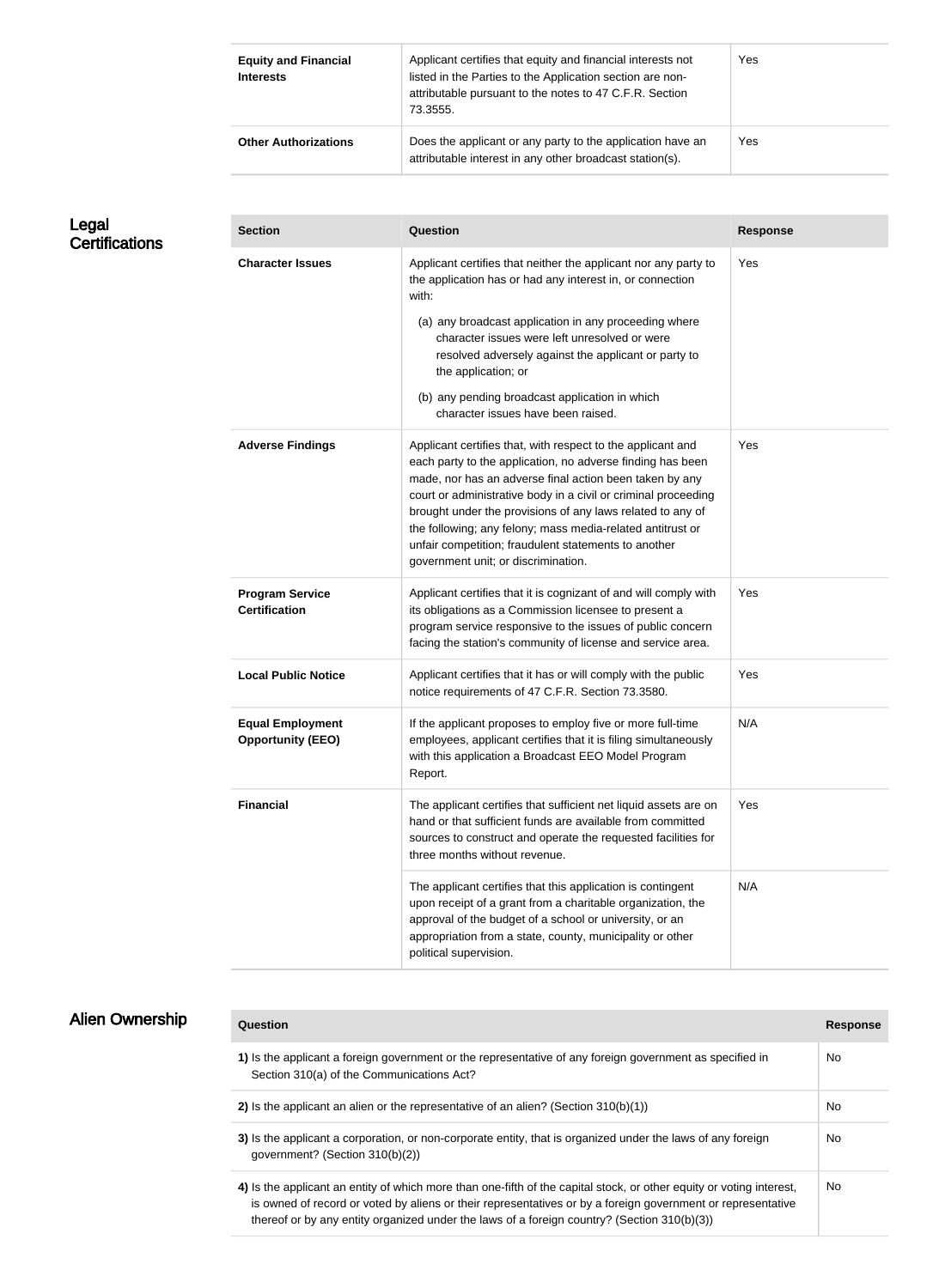| 5) Is the applicant directly or indirectly controlled by any other entity of which more than one-fourth of the<br>capital stock, or other equity or voting interest, is owned of record or voted by aliens, their representatives,<br>or by a foreign government or representative thereof, or by any entity organized under the laws of a foreign<br>country? (Section $310(b)(4)$ ) | No. |
|---------------------------------------------------------------------------------------------------------------------------------------------------------------------------------------------------------------------------------------------------------------------------------------------------------------------------------------------------------------------------------------|-----|
| 6) Has the applicant received a declaratory ruling(s) under Section 310(b)(4) of the Communications Act?                                                                                                                                                                                                                                                                              | No. |
| 6a) Enter the citation of the applicable declaratory ruling by DA/FCC number or the FCC Record citation,<br>release date, or any other identifying information.                                                                                                                                                                                                                       |     |
| 7) Has there been any change in the applicant's foreign ownership since issuance of the declaratory ruling(s)<br>cited in response to Question 6?                                                                                                                                                                                                                                     |     |
| 8) Does the applicant certify that it is in compliance with the terms and conditions of the foreign ownership<br>declaratory ruling(s) cited in response to Question 6?                                                                                                                                                                                                               |     |
| 9) In connection with this application, is the applicant filing a foreign ownership Petition for Declaratory Ruling<br>pursuant to Section 310(b)(4) of the Communications Act?                                                                                                                                                                                                       | No. |

## **Fair Distributic** of Service

| on | <b>Section</b>                      | Question                                                                                                                                                                                                          | <b>Response</b> |
|----|-------------------------------------|-------------------------------------------------------------------------------------------------------------------------------------------------------------------------------------------------------------------|-----------------|
|    | <b>Fair Distribution of Service</b> | Applicant certifies that it provides a first aural (reception)<br>service.                                                                                                                                        | No              |
|    |                                     | Applicant certifies that:                                                                                                                                                                                         | <b>No</b>       |
|    |                                     | (a) it is a Tribal Applicant, as defined in 47 C.F.R.<br>Section 73.7000;                                                                                                                                         |                 |
|    |                                     | (b) the facilities proposed in this Application will provide<br>Tribal Coverage, as defined in 47 C.F.R. Section<br>73.7000, of Tribal Lands occupied by the applicant<br>Tribe(s);                               |                 |
|    |                                     | (c) the proposed community of license is located on<br>Tribal Lands, as defined in 47 C.F.R. Section<br>73.7000; and                                                                                              |                 |
|    |                                     | (d) the proposed facility would be the first local Tribal-<br>owned noncommercial educational transmission<br>service at the proposed community of license.                                                       |                 |
|    |                                     | Applicant certifies that the proposed station will provide a<br>first noncommercial aural service to<br>(a) at least 10 percent of the people residing within the<br>station's 60 dBu (1mV/m) service contour and | No              |
|    |                                     | (b) to a minimum of 2,000 people.                                                                                                                                                                                 |                 |
|    |                                     | Applicant certifies that the proposed station will provide a<br>second noncommercial aural service, or an aggregated first<br>and second noncommercial educational aural service, to                              | <b>No</b>       |
|    |                                     | (a) at least 10 percent of the people residing within the<br>station's 60 dBu (1mV/m) service contour and                                                                                                         |                 |
|    |                                     | (b) to a minimum of 2,000 people.                                                                                                                                                                                 |                 |

| <b>Point System</b><br><b>Factors</b> | <b>Section</b>                     | Question                                                                                                                                                                                                                                                                                                                                                                                                                     | Response |
|---------------------------------------|------------------------------------|------------------------------------------------------------------------------------------------------------------------------------------------------------------------------------------------------------------------------------------------------------------------------------------------------------------------------------------------------------------------------------------------------------------------------|----------|
| <b>Tiebreakers</b>                    | <b>Established Local Applicant</b> | Applicant certifies that for at least the 24 months<br>immediately prior to application, and continuing through the<br>present, it qualifies as a local applicant pursuant to 47 CFR<br>Section 73.7000, and that it is has placed documentation of<br>its qualifications as an established local applicant in the<br>applicant's public inspection file and has submitted to the<br>Commission copies of the documentation. | Yes      |
|                                       |                                    |                                                                                                                                                                                                                                                                                                                                                                                                                              |          |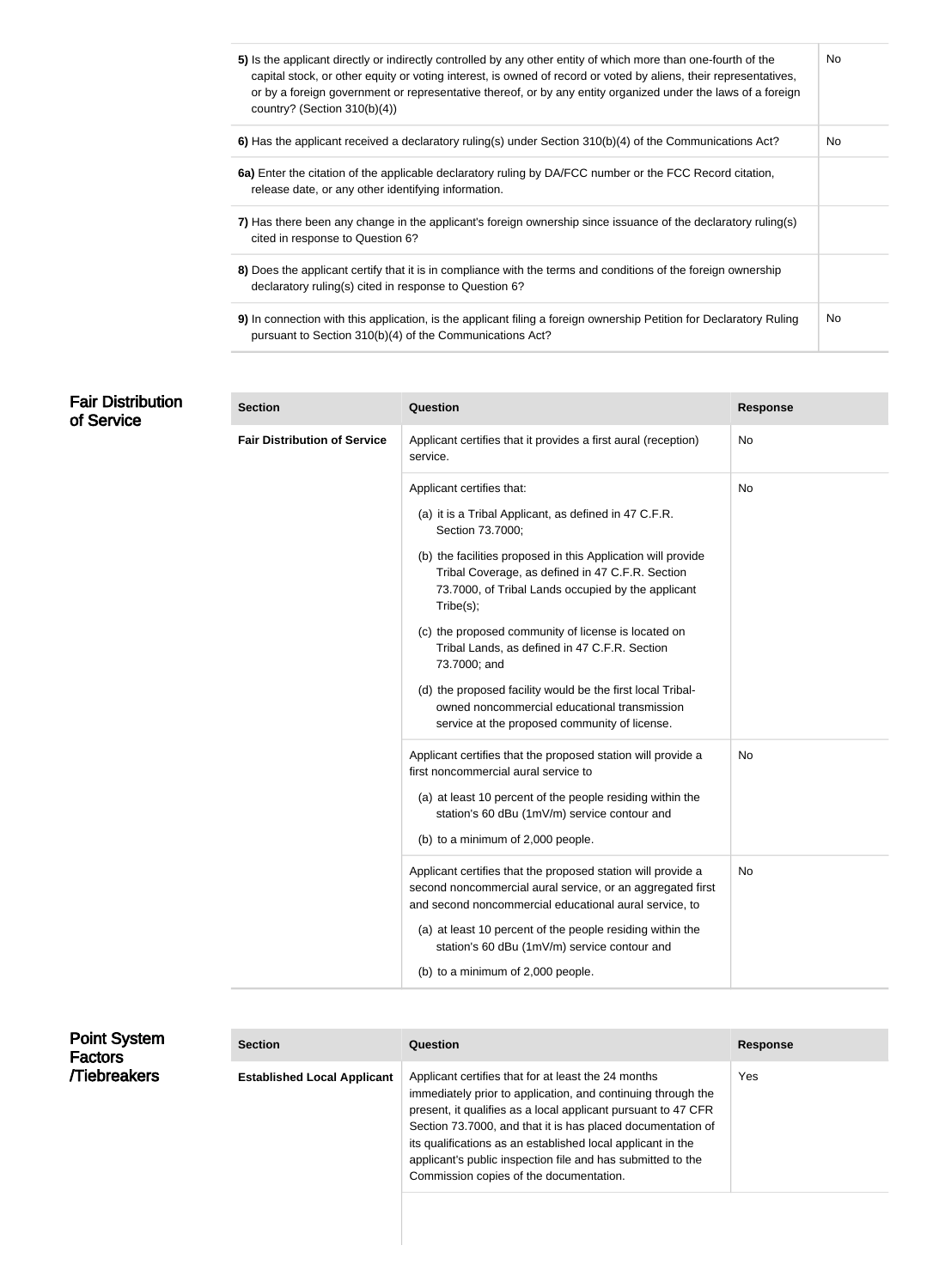|                                | If the applicant certifies above that it qualifies for points as<br>an "established local applicant," applicant pledges to<br>maintain localism characteristics during the period from the<br>grant of the construction permit until the station has<br>achieved at least four years of on-air operations.                                                                                                                                                                                                                                                                                                                                                                   | Yes         |
|--------------------------------|------------------------------------------------------------------------------------------------------------------------------------------------------------------------------------------------------------------------------------------------------------------------------------------------------------------------------------------------------------------------------------------------------------------------------------------------------------------------------------------------------------------------------------------------------------------------------------------------------------------------------------------------------------------------------|-------------|
| <b>Diversity of Ownership</b>  | Applicant certifies<br>(1) that the principal community (city grade) contour of<br>the proposed station does not overlap the principal<br>community contour of any other authorized station<br>(comparing radio to radio and television to television,<br>including non-fill-in translator stations) in which any<br>party to the application has an attributable interest as<br>defined in 47 CFR Section 73.3555, and<br>(2) that it has placed documentation of its diversity<br>qualifications in the applicant's public inspection file<br>and has submitted to the Commission copies of the<br>documentation.                                                          | No          |
|                                | Is the applicant's certification to the question above based<br>on a pledge to divest an attributable broadcast interest or<br>resign from an attributable positional interest?                                                                                                                                                                                                                                                                                                                                                                                                                                                                                              | No          |
|                                | If the applicant certifies above that it qualifies for points for<br>"diversity of ownership," applicant and any party to the<br>application pledge to comply with the restrictions on station<br>modifications and acquisitions, as defined in 47 CFR<br>Section 73.7005, during the period from grant of the<br>construction permit until the station has achieved at least<br>four years of on-air operations.                                                                                                                                                                                                                                                            | No          |
| <b>State-wide Network</b>      | Applicant certifies that<br>(a) it has NOT claimed a credit for diversity of ownership<br>above;<br>(b) it is one of the three specific types of organizations<br>described in 47 C.F.R. Section 73.7003(b)(3); and<br>(c) it has placed documentation of its qualifications in a<br>local public inspection file and has submitted to the<br>Commission copies of the documentation.                                                                                                                                                                                                                                                                                        | No          |
| <b>Technical Parameters</b>    | Applicant certifies that the numbers in the boxes below<br>accurately reflect the new area and population that its<br>proposal would serve with a 60 dBu signal measured in<br>accordance with the standard predicted contours in 47 C.F.<br>R. Section 73.313(c) and that it has documented the basis<br>for its calculations in the local public inspection file and has<br>submitted copies to the Commission. Major modification<br>applicants should include new area proposed only (exclude<br>any area already within the station's existing service area).<br>(Points, if any, will be determined by FCC)                                                            | Yes         |
|                                | New area served in square kilometers (excluding areas of<br>water):                                                                                                                                                                                                                                                                                                                                                                                                                                                                                                                                                                                                          | 941         |
|                                | Population served based on the most recent census block<br>data from the United State:                                                                                                                                                                                                                                                                                                                                                                                                                                                                                                                                                                                       | 1863        |
| <b>Existing Authorizations</b> | By placing a number in the box, the applicant certifies that it<br>and other parties to the application have, as of the date of<br>the filing and pursuant to 47 C.F.R. Section 73.3555,<br>attributable interests in the stated number of relevant<br>broadcast station authorizations. Radio applicants should<br>count all attributable full service radio stations, AM and FM,<br>commercial and noncommercial, and FM translator stations<br>other than fill-in stations or those identified in the second<br>question (pledge to divest an attributable broadcast interest<br>/resign from an attributable positional interest) under<br>Diversity of Ownership above. | $\mathbf 1$ |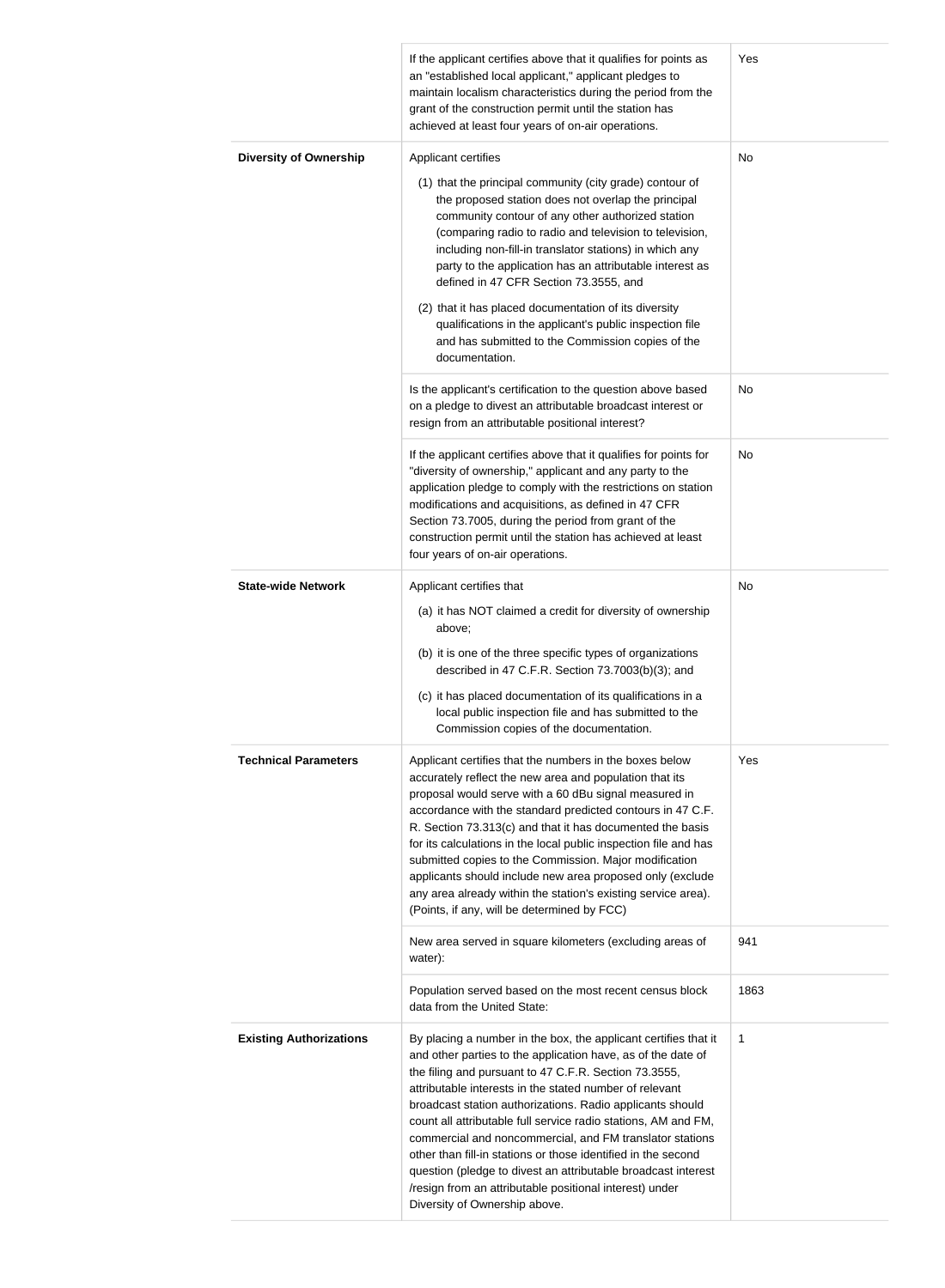| <b>Pending Applications</b>                     | By placing a number in the box, the applicant certifies that it<br>and other parties to the application have, as of the date of<br>the filing and pursuant to 47 C.F.R. Section 73.3555,<br>attributable interests in the stated number of pending<br>applications for new or major changes to relevant broadcast<br>stations. Radio applicants should count all attributable full<br>service radio stations, AM and FM, commercial and<br>noncommercial, and FM translator stations other than fill-in<br>stations or those identified in the second question (pledge to<br>divest an attributable broadcast interest/resign from an<br>attributable positional interest) under Diversity of Ownership<br>above. | 1   |
|-------------------------------------------------|-------------------------------------------------------------------------------------------------------------------------------------------------------------------------------------------------------------------------------------------------------------------------------------------------------------------------------------------------------------------------------------------------------------------------------------------------------------------------------------------------------------------------------------------------------------------------------------------------------------------------------------------------------------------------------------------------------------------|-----|
| <b>Prior NCE applications</b>                   | Applicant certifies that it applied for an NCE construction<br>permit in a prior filing window and had its application<br>accepted for filing and processed, but subsequently<br>dismissed in favor of an applicant with superior points, or<br>based on a tie-breaker preference.                                                                                                                                                                                                                                                                                                                                                                                                                                | No  |
|                                                 | Applicant certifies that<br>(1) it has been in continuous existence from the date of<br>the previous filing window until the present, and<br>(2) it does not hold any NCE construction permit or<br>license.                                                                                                                                                                                                                                                                                                                                                                                                                                                                                                      | N/A |
| <b>Established Community</b><br><b>Presence</b> | Provide the date on which the applicant qualified as local.<br>1996-12-10 00:00:00.0<br>See 47 CFR Section 73.7000.                                                                                                                                                                                                                                                                                                                                                                                                                                                                                                                                                                                               |     |
|                                                 | Applicant certifies that it has remained local at all times<br>since this date.                                                                                                                                                                                                                                                                                                                                                                                                                                                                                                                                                                                                                                   | Yes |

#### Channel and **Facility** Information **Section Question Response Proposed Community of License** State California City **City** ROUND MOUNTAIN Channel 218 Frequency 91.5 **Facility Type Facility Type Facility Type Facility Type Noncommercial** Educational **Station Class** Station Class **According Station Class** A

#### Antenna Location Data

| <b>Section</b>                                  | Question                                                           | <b>Response</b>                            |
|-------------------------------------------------|--------------------------------------------------------------------|--------------------------------------------|
| <b>Antenna Structure</b><br><b>Registration</b> | Do you have an FCC Antenna Structure Registration (ASR)<br>Number? | Yes                                        |
|                                                 | <b>ASR Number</b>                                                  | 1294698                                    |
| <b>Coordinates (NAD83)</b>                      | Latitude                                                           | 40° 54' 22.5" N+                           |
|                                                 | Longitude                                                          | 121° 49' 43.0" W-                          |
|                                                 | Structure Type                                                     | <b>LTOWER-Lattice Tower</b>                |
|                                                 | <b>Overall Structure Height</b>                                    | 42.7 meters                                |
|                                                 | <b>Support Structure Height</b>                                    | 42.7 meters                                |
|                                                 | Ground Elevation (AMSL)                                            | 1696.0 meters                              |
| <b>Antenna Data</b>                             | Height of Radiation Center Above Ground Level                      | Horizontal:28 meters<br>Vertical:28 meters |
|                                                 |                                                                    |                                            |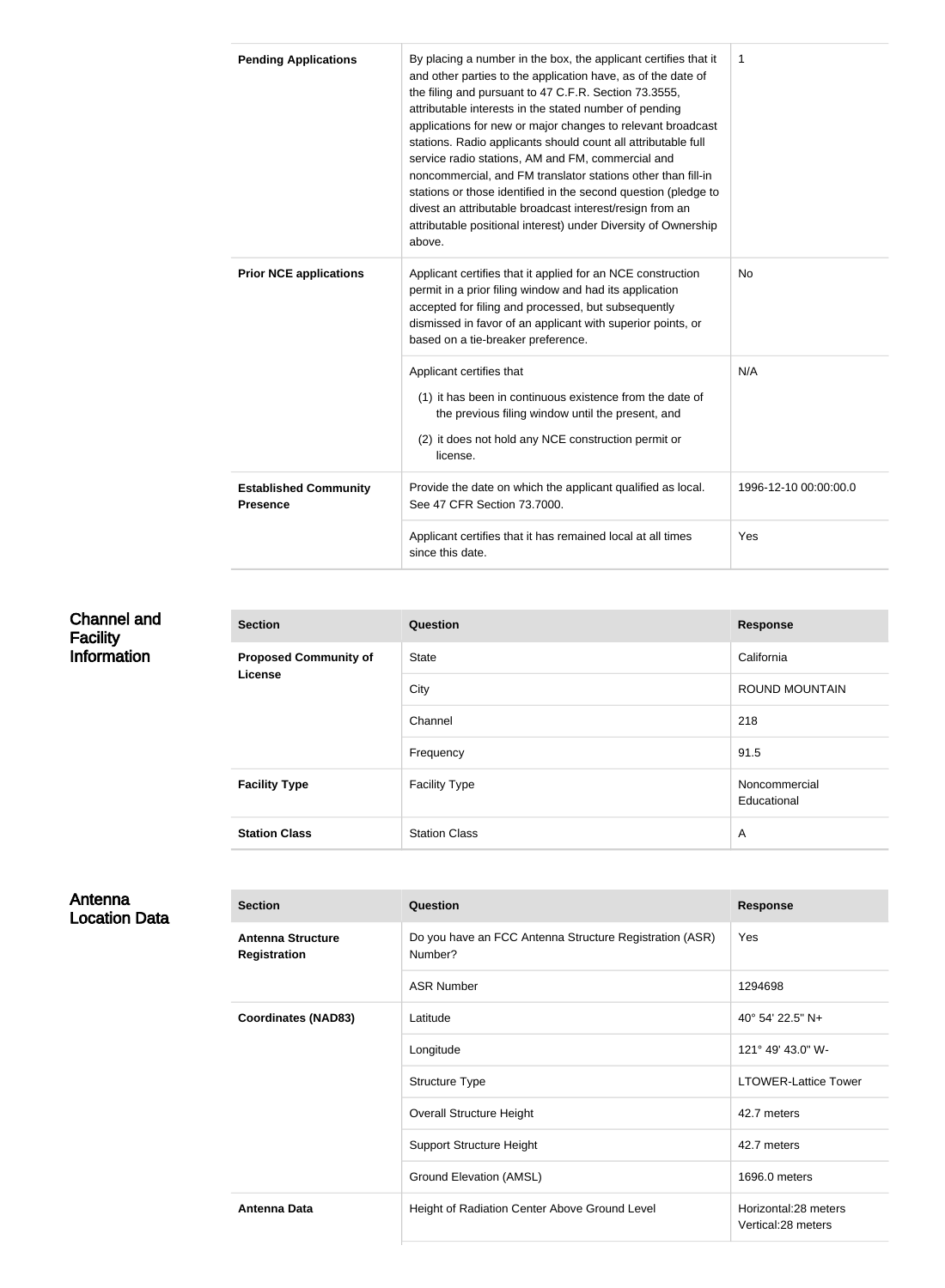| Height of Radiation Center Above Average Terrain | Horizontal:663 meters<br>Vertical:663 meters    |
|--------------------------------------------------|-------------------------------------------------|
| Height of Radiation Center Above Mean Sea Level  | Horizontal:1724 meters<br>Vertical: 1724 meters |
| <b>Effective Radiated Power</b>                  | Horizontal: 0.11 Vertical:<br>0.11              |

## Antenna Technical Data

| <b>Section</b>      | Question     | Response    |
|---------------------|--------------|-------------|
| <b>Antenna Type</b> | Antenna Type | Directional |

#### **Directional Antenna Relative Field Value**

| <b>Degree</b> | Value | <b>Degree</b> | Value | <b>Degree</b> | Value | <b>Degree</b> | Value |
|---------------|-------|---------------|-------|---------------|-------|---------------|-------|
| $\mathbf 0$   | 0.178 | 90            | 0.178 | 180           | 0.452 | 270           | 0.64  |
| 10            | 0.178 | 100           | 0.178 | 190           | 0.569 | 280           | 0.507 |
| 20            | 0.178 | 110           | 0.178 | 200           | 0.72  | 290           | 0.403 |
| 30            | 0.178 | 120           | 0.178 | 210           | 0.86  | 300           | 0.32  |
| 40            | 0.178 | 130           | 0.178 | 220           | 0.96  | 310           | 0.254 |
| 50            | 0.178 | 140           | 0.18  | 230           | 1.0   | 320           | 0.202 |
| 60            | 0.178 | 150           | 0.226 | 240           | 0.97  | 330           | 0.178 |
| 70            | 0.178 | 160           | 0.285 | 250           | 0.89  | 340           | 0.178 |
| 80            | 0.178 | 170           | 0.359 | 260           | 0.78  | 350           | 0.178 |

#### **Additional Azimuths**

| <b>Degree</b> | Value |
|---------------|-------|
| 235           | 1.000 |
| 225           | 1.000 |

## **Technical Certifications**

| <b>Section</b>                   | Question                                                                                                                                                                                                                                                       | <b>Response</b> |
|----------------------------------|----------------------------------------------------------------------------------------------------------------------------------------------------------------------------------------------------------------------------------------------------------------|-----------------|
| <b>Environmental Effect</b>      | Would a Commission grant of Authorization for this location<br>be an action which may have a significant environmental<br>effect? (See 47 C.F.R. Section 1.1306)                                                                                               | No              |
| <b>Broadcast Facility</b>        | Does the proposed facility comply with the applicable<br>engineering standards and assignment requirements of 47<br>C.F.R. Sections 73.203, 73.207, 73.213, 73.315, 73.509,<br>and 73.515?                                                                     | Yes             |
| <b>Contour Protection</b>        | Does the proposed facility request processing pursuant to<br>the contour protection provisions of 47 C.F.R Section<br>73.215?                                                                                                                                  | <b>No</b>       |
| <b>Reasonable Site Assurance</b> | Applicant certifies that it has reasonable assurance in good<br>faith that the site or proposed structure at the location of its<br>transmitting antenna will be available to the applicant for the<br>applicant's intended purpose.                           | Yes             |
|                                  | If reasonable assurance is not based on applicant's<br>ownership of the proposed site or structure, applicant<br>certifies that it has obtained such reasonable assurance by<br>contacting the owner or person possessing control of the<br>site or structure. | Yes             |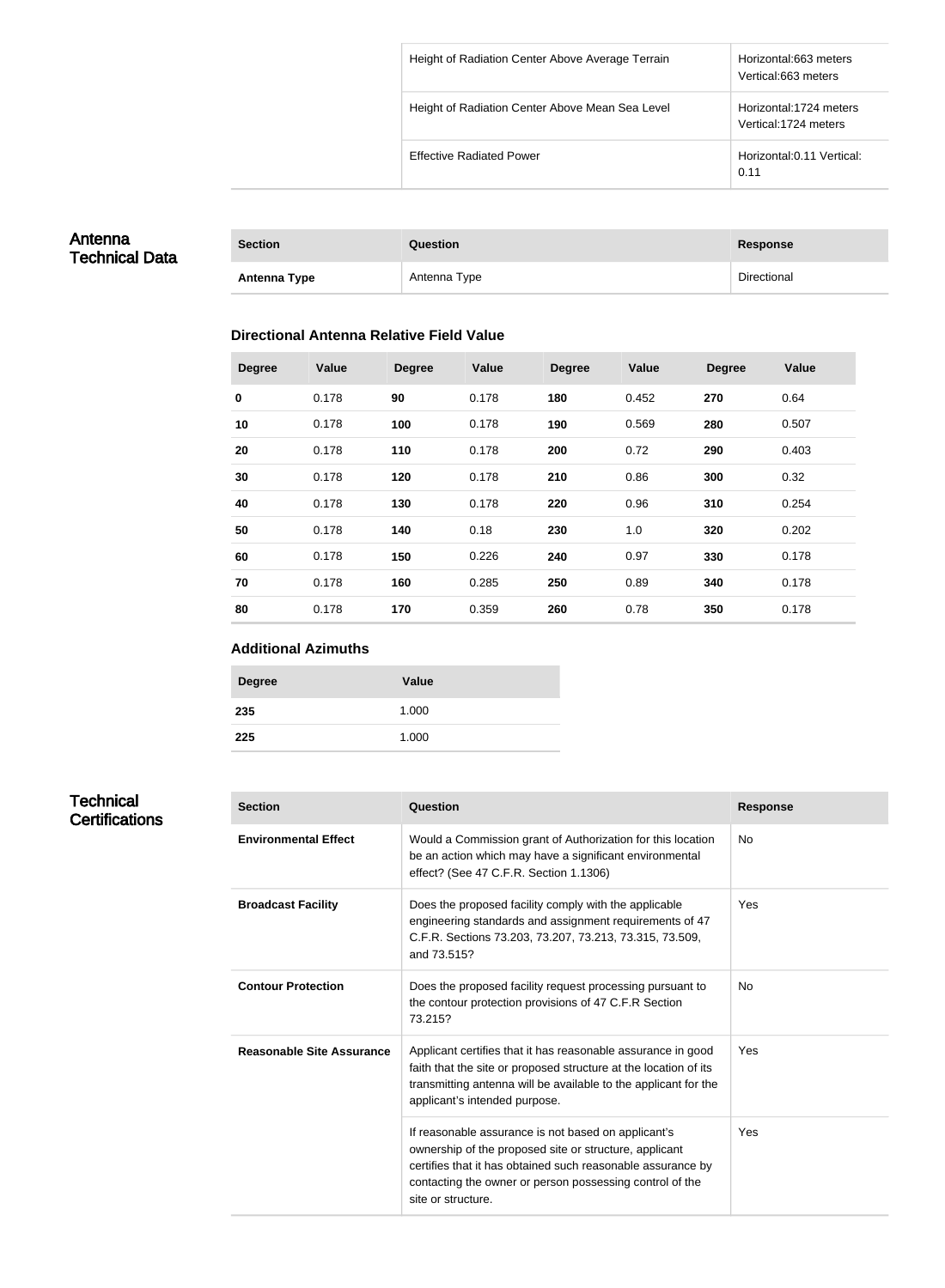| <b>Certification</b> | <b>Section</b>                                    | Question                                                                                                                                                                                                                                                                                                                                                                                                                                                                                                                                                                                                                                                                                                                                                                                                                                                  | <b>Response</b>                                             |
|----------------------|---------------------------------------------------|-----------------------------------------------------------------------------------------------------------------------------------------------------------------------------------------------------------------------------------------------------------------------------------------------------------------------------------------------------------------------------------------------------------------------------------------------------------------------------------------------------------------------------------------------------------------------------------------------------------------------------------------------------------------------------------------------------------------------------------------------------------------------------------------------------------------------------------------------------------|-------------------------------------------------------------|
|                      | <b>General Certification</b><br><b>Statements</b> | The Applicant waives any claim to the use of any particular<br>frequency or of the electromagnetic spectrum as against the<br>regulatory power of the United States because of the<br>previous use of the same, whether by authorization or<br>otherwise, and requests an Authorization in accordance<br>with this application (See Section 304 of the<br>Communications Act of 1934, as amended.).                                                                                                                                                                                                                                                                                                                                                                                                                                                       |                                                             |
|                      |                                                   | The Applicant certifies that neither the Applicant nor any<br>other party to the application is subject to a denial of<br>Federal benefits pursuant to §5301 of the Anti-Drug Abuse<br>Act of 1988, 21 U.S.C. § 862, because of a conviction for<br>possession or distribution of a controlled substance. This<br>certification does not apply to applications filed in services<br>exempted under §1.2002(c) of the rules, 47 CFR. See §1.<br>2002(b) of the rules, 47 CFR § 1.2002(b), for the definition<br>of "party to the application" as used in this certification §<br>1.2002(c). The Applicant certifies that all statements made<br>in this application and in the exhibits, attachments, or<br>documents incorporated by reference are material, are part<br>of this application, and are true, complete, correct, and<br>made in good faith. |                                                             |
|                      | <b>Authorized Party to Sign</b>                   | <b>FAILURE TO SIGN THIS APPLICATION MAY RESULT IN</b><br>DISMISSAL OF THE APPLICATION AND FORFEITURE<br>OF ANY FEES PAID<br>Upon grant of this application, the Authorization Holder may<br>be subject to certain construction or coverage requirements.<br>Failure to meet the construction or coverage requirements<br>will result in automatic cancellation of the Authorization.<br>Consult appropriate FCC regulations to determine the<br>construction or coverage requirements that apply to the type<br>of Authorization requested in this application.<br>WILLFUL FALSE STATEMENTS MADE ON THIS FORM<br>OR ANY ATTACHMENTS ARE PUNISHABLE BY FINE<br>AND/OR IMPRISONMENT (U.S. Code, Title 18, §1001)<br>AND/OR REVOCATION OF ANY STATION<br>AUTHORIZATION (U.S. Code, Title 47, §312(a)(1)), AND<br>/OR FORFEITURE (U.S. Code, Title 47, §503). |                                                             |
|                      |                                                   | I declare, under penalty of perjury, that I am an authorized<br>representative of the above-named applicant for the<br>Authorization(s) specified above.                                                                                                                                                                                                                                                                                                                                                                                                                                                                                                                                                                                                                                                                                                  | <b>Ellen Sugg</b><br><b>Board Chairperson</b><br>11/09/2021 |

| <b>File Name</b>                                                          | Uploaded By | <b>Attachment Type</b>                        | <b>Description</b>                                                                                                                                                                                                                                     | <b>Upload Status</b>                            |
|---------------------------------------------------------------------------|-------------|-----------------------------------------------|--------------------------------------------------------------------------------------------------------------------------------------------------------------------------------------------------------------------------------------------------------|-------------------------------------------------|
| <b>KKRNdocs FMEx.pdf</b>                                                  | Applicant   | Point System<br>Factor/Tie<br><b>Breakers</b> | Exhibit contains information to support<br>Applicant's responses to the diversity of<br>ownership certification. Exhibit contains a<br>divestiture pledge.                                                                                             | Done with<br>Virus Scan<br>and/or<br>Conversion |
| <b>Montgomery Creek All</b><br>Purpose.pdf                                | Applicant   | All Purpose                                   | Exhibit contains information to support<br>Applicant's responses to the eligibility,<br>other authorizations, established local<br>applicant and reasonable assurance<br>certifications. It also contains the basis for<br>all technical calculations. | Done with<br>Virus Scan<br>and/or<br>Conversion |
| <b>Montgomery Creek</b><br><b>Area and Population</b><br>Calculations.pdf | Applicant   | Point System<br>Factor/Tie<br><b>Breakers</b> | Exhibit contains calculations upon which<br>Applicant relied upon to respond to the<br>technical parameters questions.                                                                                                                                 | Done with<br>Virus Scan<br>and/or<br>Conversion |

## **Attachments**